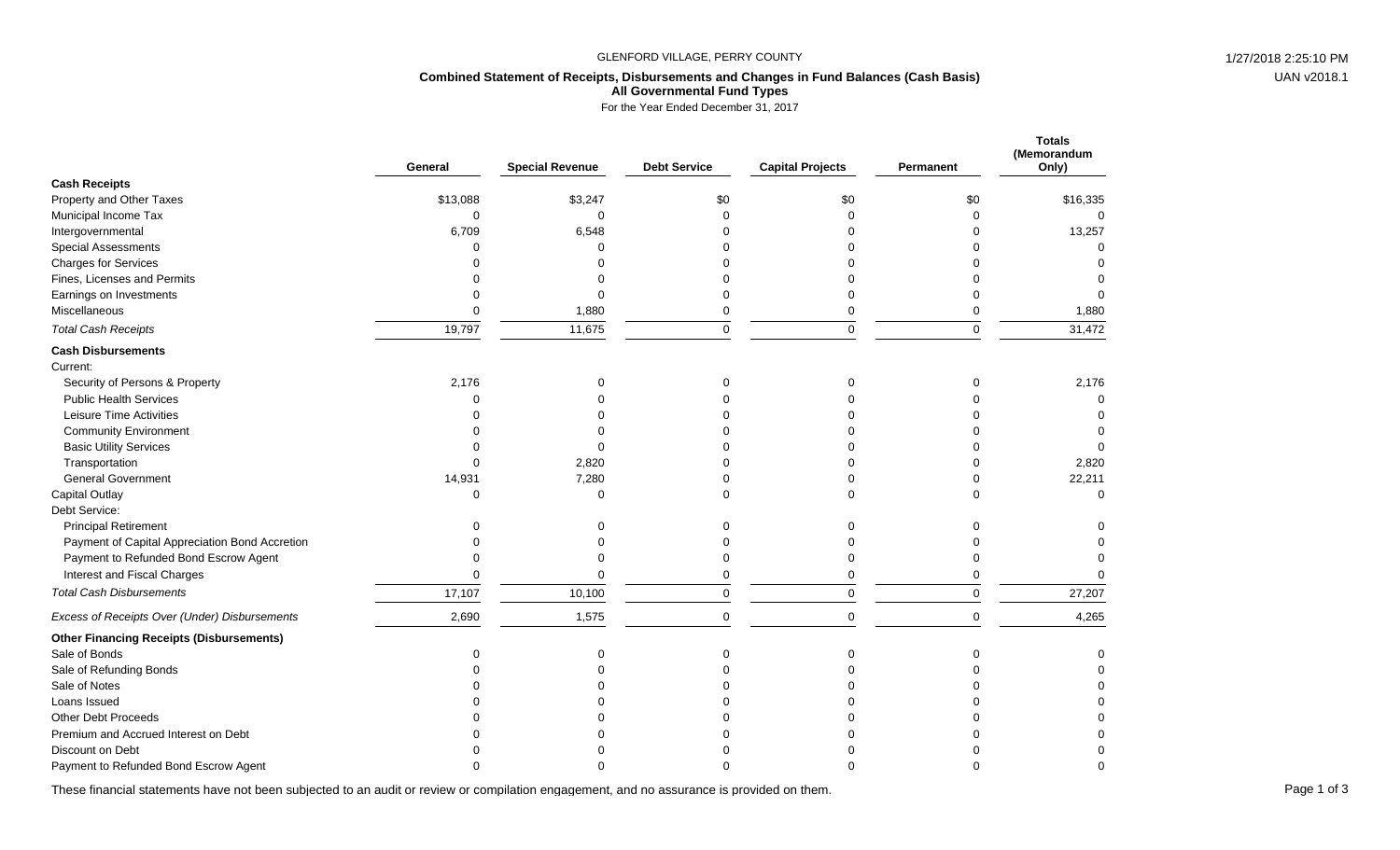#### GLENFORD VILLAGE, PERRY COUNTY **1/27/2018** 2:25:10 PM

### **Combined Statement of Receipts, Disbursements and Changes in Fund Balances (Cash Basis) All Governmental Fund Types**

For the Year Ended December 31, 2017

|                                                       | General  | <b>Special Revenue</b> | <b>Debt Service</b> | <b>Capital Projects</b> | Permanent | <b>Totals</b><br>(Memorandum<br>Only) |
|-------------------------------------------------------|----------|------------------------|---------------------|-------------------------|-----------|---------------------------------------|
| Sale of Capital Assets                                |          |                        |                     |                         |           |                                       |
| Transfers In                                          |          |                        |                     |                         |           |                                       |
| <b>Transfers Out</b>                                  |          |                        |                     |                         |           |                                       |
| Advances In                                           |          |                        |                     |                         |           |                                       |
| Advances Out                                          |          |                        |                     |                         |           |                                       |
| <b>Other Financing Sources</b>                        | 507      |                        |                     |                         |           | 507                                   |
| Other Financing Uses                                  |          |                        |                     |                         |           |                                       |
| <b>Total Other Financing Receipts (Disbursements)</b> | 507      |                        |                     |                         |           | 507                                   |
| Special Item                                          |          |                        |                     |                         |           |                                       |
| <b>Extraordinary Item</b>                             |          |                        |                     |                         |           |                                       |
| Net Change in Fund Cash Balances                      | 3,197    | 1,575                  |                     |                         | 0         | 4,772                                 |
| Fund Cash Balances, January 1                         | 20,886   | 31,982                 |                     |                         |           | 52,868                                |
| Fund Cash Balances, December 31                       |          |                        |                     |                         |           |                                       |
| Nonspendable                                          |          |                        |                     |                         |           |                                       |
| Restricted                                            |          | 26,960                 |                     |                         |           | 26,960                                |
| Committed                                             |          | 6,597                  |                     |                         |           | 6,597                                 |
| Assigned                                              |          |                        |                     |                         |           |                                       |
| Unassigned (Deficit)                                  | 24,083   |                        |                     |                         |           | 24,083                                |
| Fund Cash Balances, December 31                       | \$24,083 | \$33,557               | \$0                 | \$0                     | \$0       | \$57,640                              |